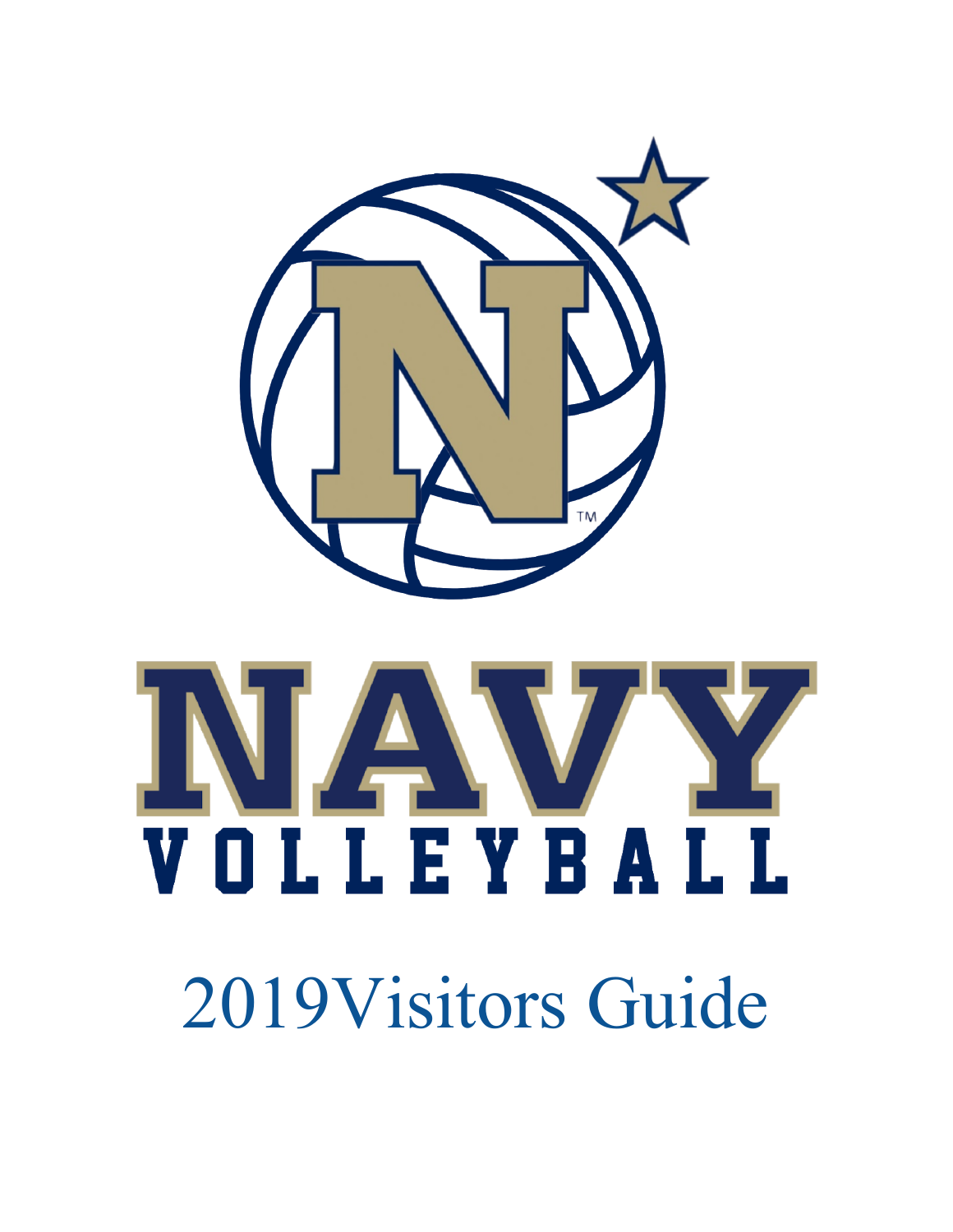| <b>Navy Volleyball Office Information</b>                                                                                                                                                                                                                                                                                         |                                                                     |
|-----------------------------------------------------------------------------------------------------------------------------------------------------------------------------------------------------------------------------------------------------------------------------------------------------------------------------------|---------------------------------------------------------------------|
| Paco Labrador<br><b>Head Coach</b>                                                                                                                                                                                                                                                                                                | Office: (410)-293-8742<br>Cell: (937)-360-6566<br>labrador@usna.edu |
| <b>Kristina Fultz</b><br><b>Assistant Coach</b>                                                                                                                                                                                                                                                                                   | Office: (410)-293-8742<br>Cell: (513)-403-8528<br>fultz@usna.edu    |
| <b>Maddie Fischer</b><br><b>Assistant Coach - Point of Contact</b>                                                                                                                                                                                                                                                                | Office: (410)-293-8737<br>Cell: (330)-771-7889<br>fischer@usna.edu  |
| <b>Loretta Lamar</b><br>Sports Administrator / SWA                                                                                                                                                                                                                                                                                | Office: (410)-293-8936                                              |
| <b>Sports Information</b>                                                                                                                                                                                                                                                                                                         |                                                                     |
| <b>Justin Kischefsky</b><br><b>Sports Information</b>                                                                                                                                                                                                                                                                             | Office: (410)-293-8772<br>kischefs@usna.edu                         |
| Training Room: Our volleyball Athletic Trainer Gwyn Ellis is in charge of the training room<br>and will be available if you need assistance. The training room is located on the floor level of<br>the field house. Please contact Gwyn at <i>elllis@usna.edu</i> in advance if you need more<br>assistance or special attention. |                                                                     |
| Equipment                                                                                                                                                                                                                                                                                                                         |                                                                     |
| <b>John Dean</b><br>Director of Equipment Operations<br><b>Game day point of contact</b>                                                                                                                                                                                                                                          | Office: (410)-293-4491<br><u>idean@usna.edu</u>                     |
| Locker Rooms, Laundry Services & Towels: Locker Rooms will be available to each team<br>before and after each match. Towels and laundry service will be available upon request. Please<br>contact John Dean at jdean@usna.edu to request towels and/or laundry service.                                                           |                                                                     |

**Tickets:** Admission is free for all matches in Wesley Brown Field House.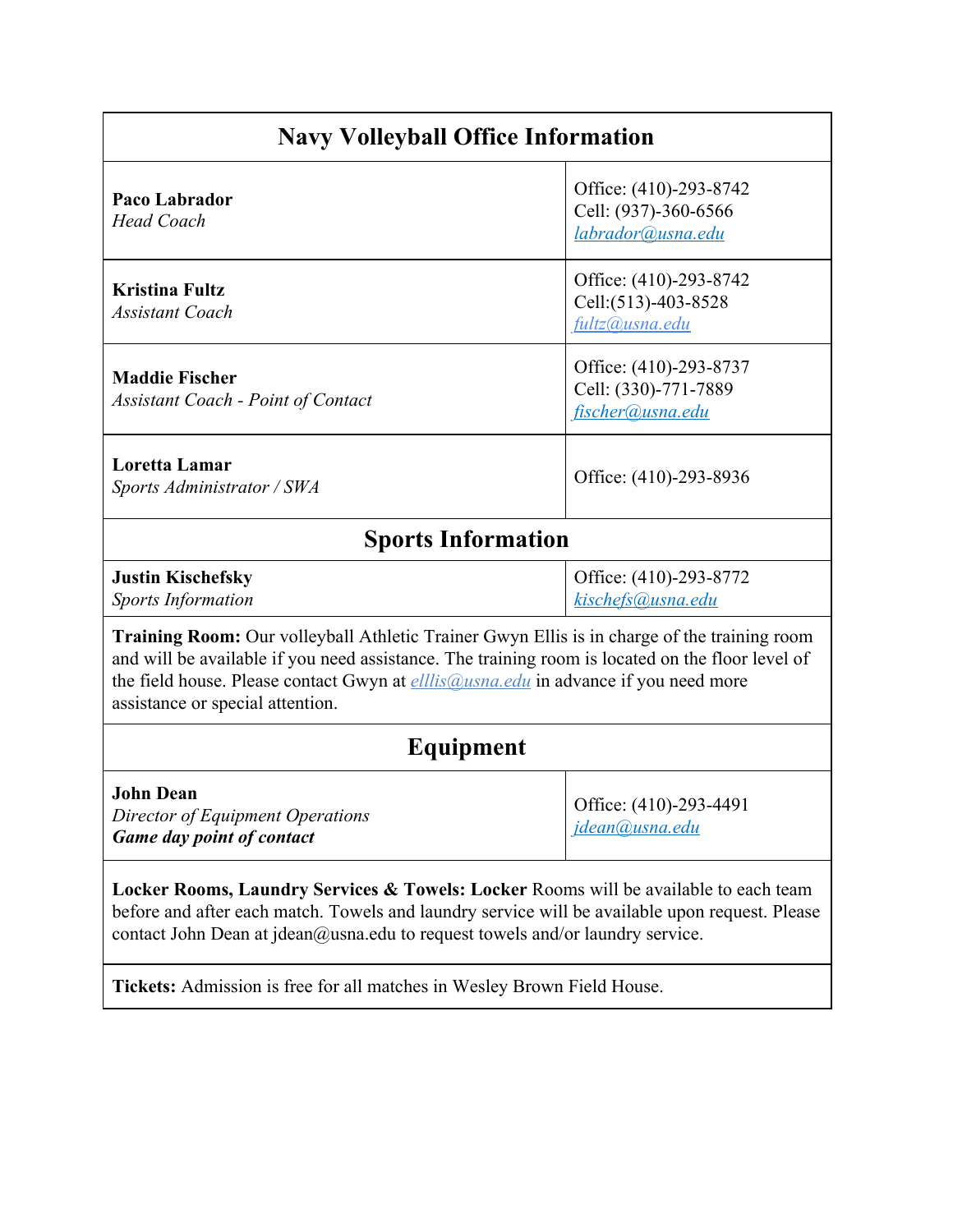# **Visiting Team Information**

## **Bus Directions to Wesley Brown:**

- Enter the Academy through Gate 1 at the end of King George Street.
- Stop at the security gate and identify yourself as the Visiting Volleyball Team.
- Once cleared proceed straight ahead.
- At the small traffic circle you will go to the left onto Brownson Road.
- Proceed down Brownson Road until you get to a stop sign.
- Wesley Brown Field House will be on your left.
- Gate 1 Google Map link: Gate One [Directions](https://goo.gl/maps/c7vffknCrQA2)



#### **Entrance/Directions to Wesley Brown Field House:**

## **Playing Site:**

Wesley Brown Field House Santee Rd. & Brownson Rd. Intersection Annapolis, MD 21402 Link for directions to [Wesley Brown Field House](https://www.google.com/maps/place/Wesley+Brown+Field+House/@38.9817988,-76.4820703,17z/data=!4m12!1m6!3m5!1s0x89b7f64834ec534b:0x1732779243665fbe!2sWesley+Brown+Field+House!8m2!3d38.9817988!4d-76.4798816!3m4!1s0x89b7f64834ec534b:0x1732779243665fbe!8m2!3d38.9817988!4d-76.4798816?shorturl=1)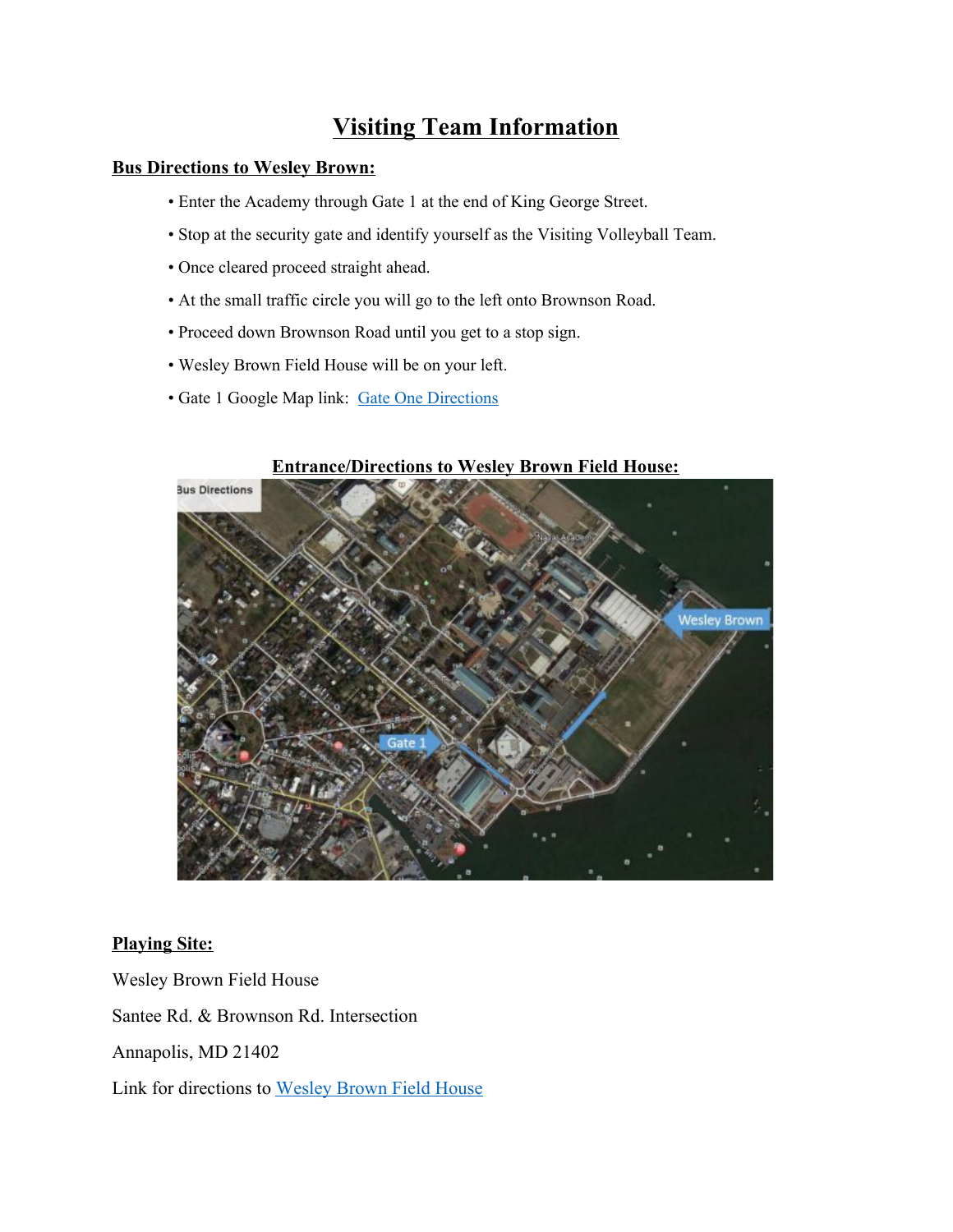## **Bus Parking:**

Buses can park in the red squares on the weekends. Please drop off and enter Wesley Brown Field House at the Red Arrow.

(If printing: Use colored ink)

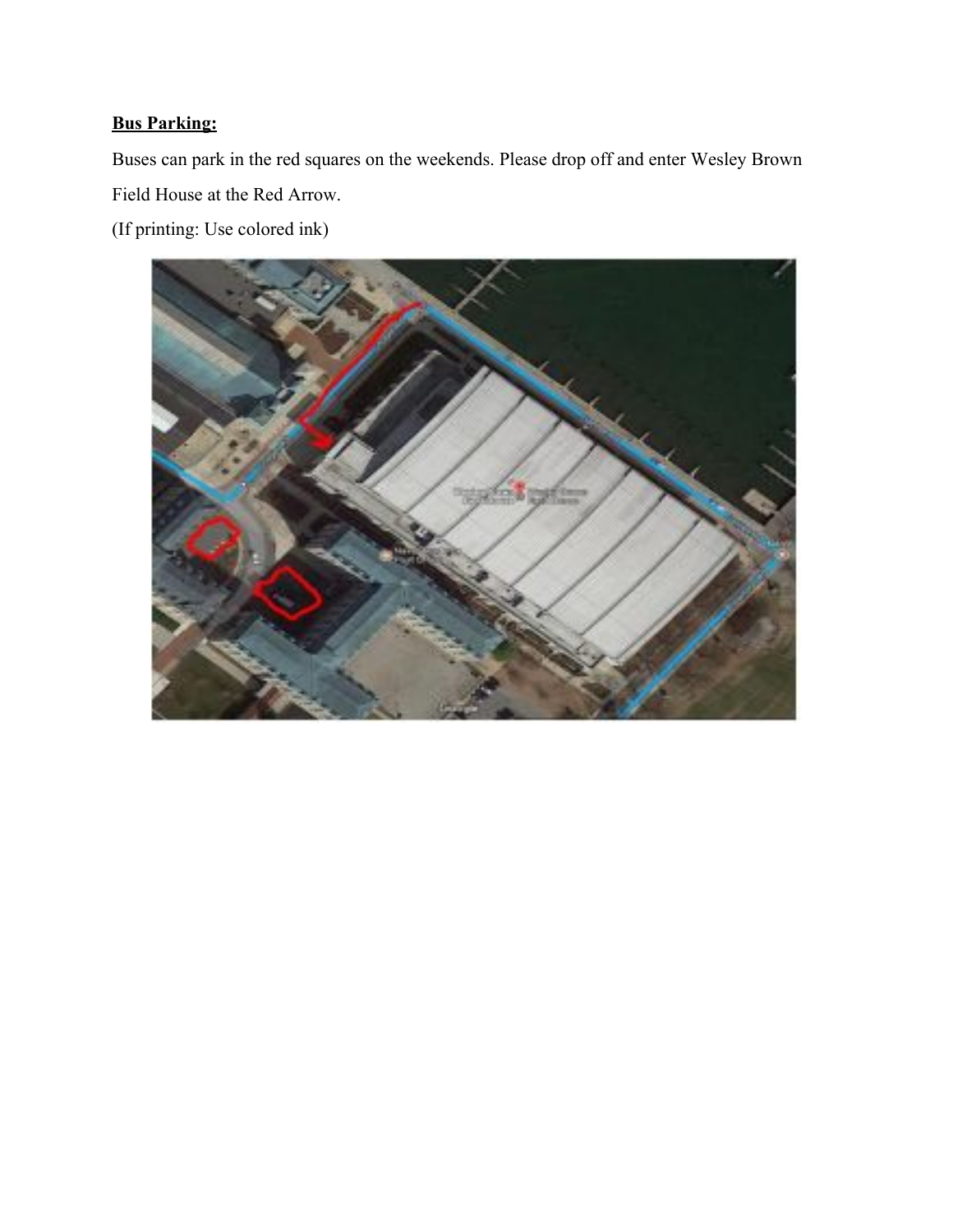# **Fan Access to the Yard**

The Naval Academy is a secure, Department of Defense installation. Vehicular access to the Yard requires prior coordination and a pass or a Government issued Department of Defense ID Card.

Guests and fans without a pass can park outside the Yard (in downtown Annapolis) and enter through Gate 1, then go through the Visitor's Center. A government issued ID card is required for adults.

There is also a shuttle service that will transfer fans from the Football Stadium on occasion. Parking costs \$5 at the stadium. The shuttle will begin operation 1 hour prior to the start of the match. Please have fans, family members, and Administrators refer to the website link above on the Navy Sports website**.**

## **Tailgating on the United States Naval Academy:**

Tailgating with the use of open grills, fire pits, and tents on the Naval Academy Yard is not prohibited. If your team would like to set up tables for a pre/post game meal, please contact Maddie Fischer at *fischer@usna.edu*.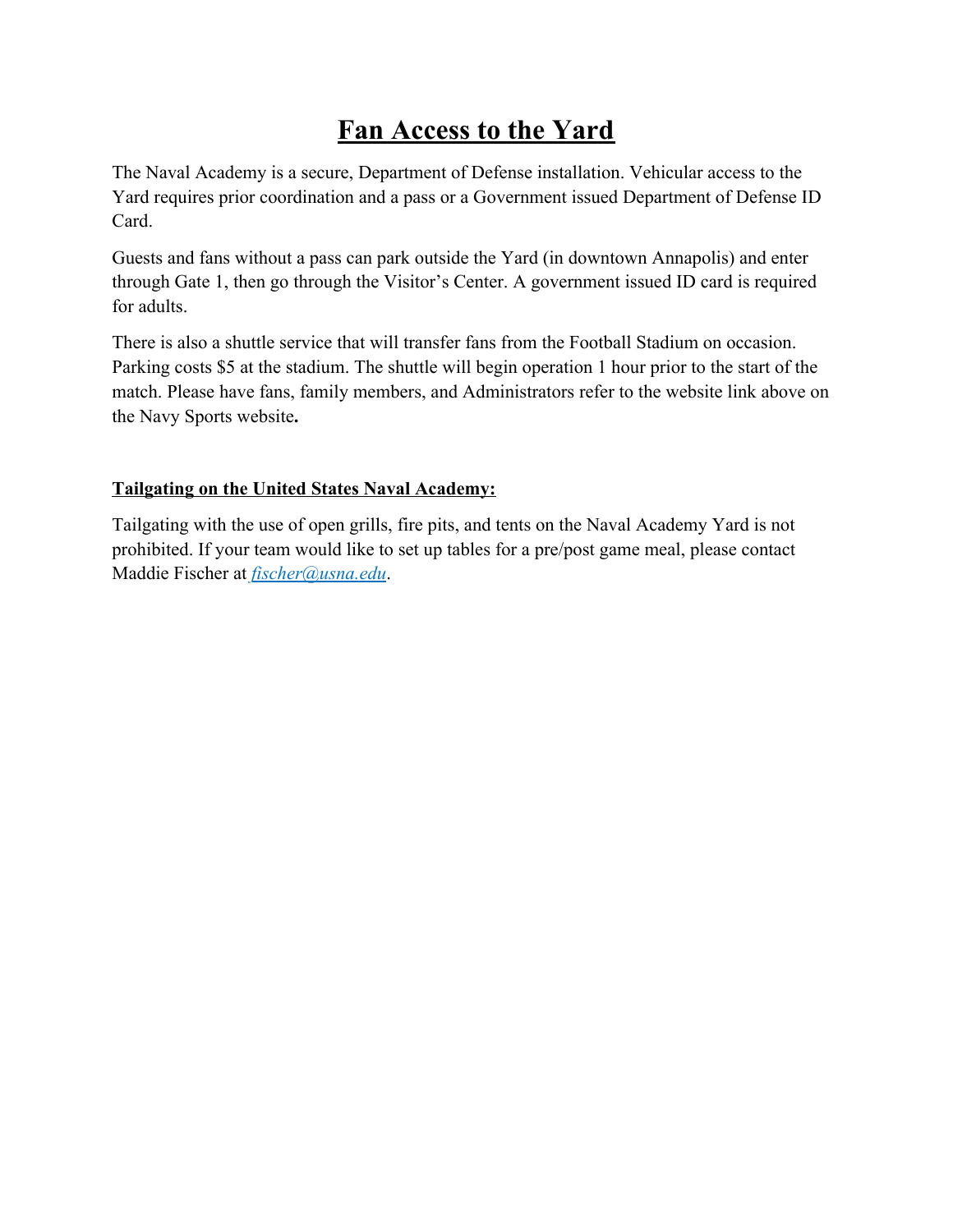## **Food**

The Drydock Restaurant is located on the Naval Academy Yard in Dahlgren Hall just a short distance from Alumni Hall and Wesley Brown Field House. You can pre-order food from Drydock by contacting the following information:

## **Drydock Restaurant**

103 Fullam Court Annapolis, MD 21402 Phone: (410)-293-5269. Email - drydock@usna.edu Website: [Dry Dock Website](http://www.usnabsd.com/naval-academy-dining/drydock/)

There are many other options for food just outside the Naval Academy Yard in downtown Annapolis. Many will deliver to the Visitor's Center at Gate 1, Alumni Hall or Wesley Brown, attached is a sheet with our preferred vendors in the Annapolis area.